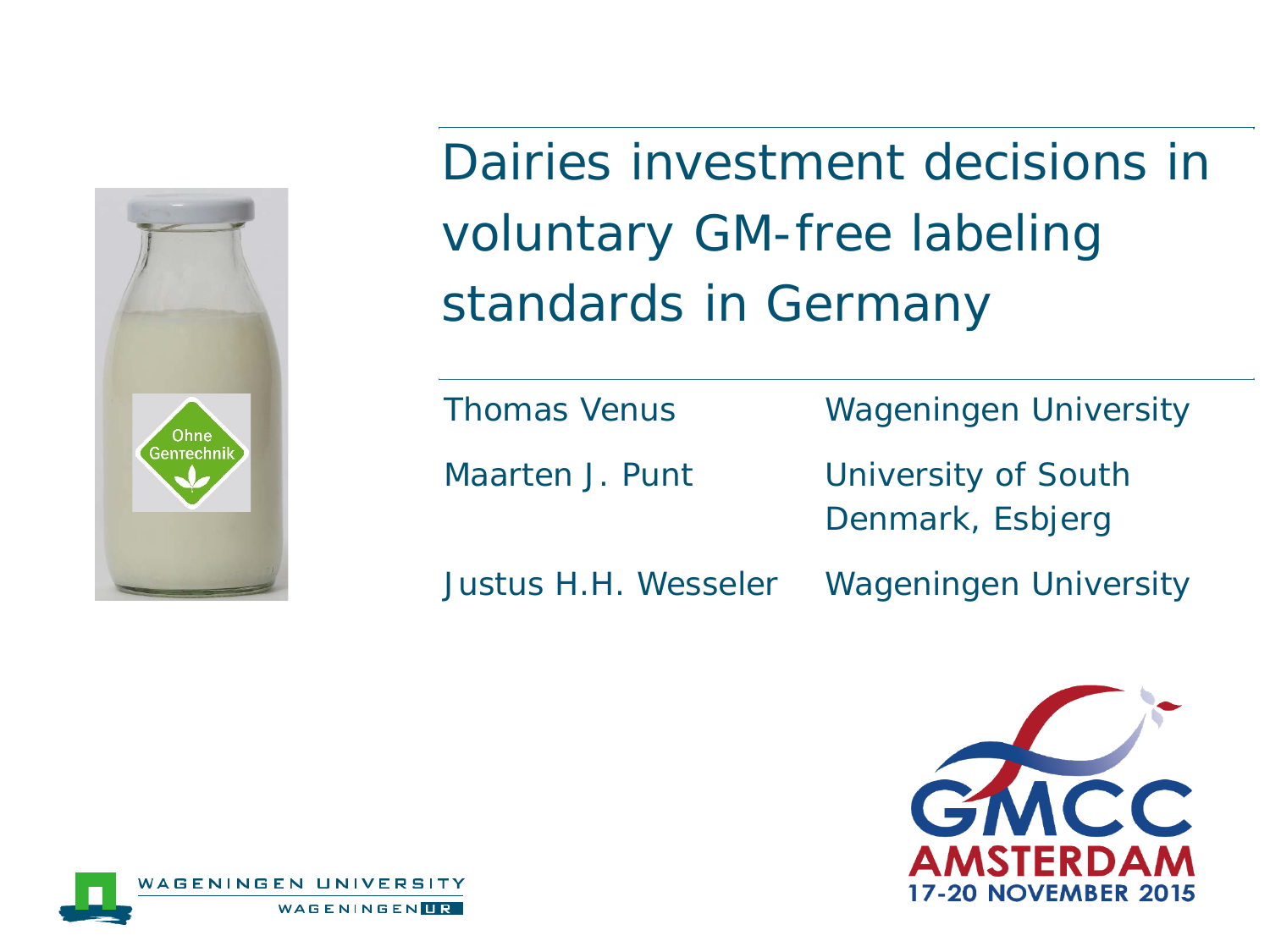"The research leading to these results has received funding from the **European Union's Seventh Framework Programme (FP7/2007-2013)** under grant agreement no. KBBE -2011-5-289157"







[www.price-coexistence.com](http://www.price-coexistence.com/)

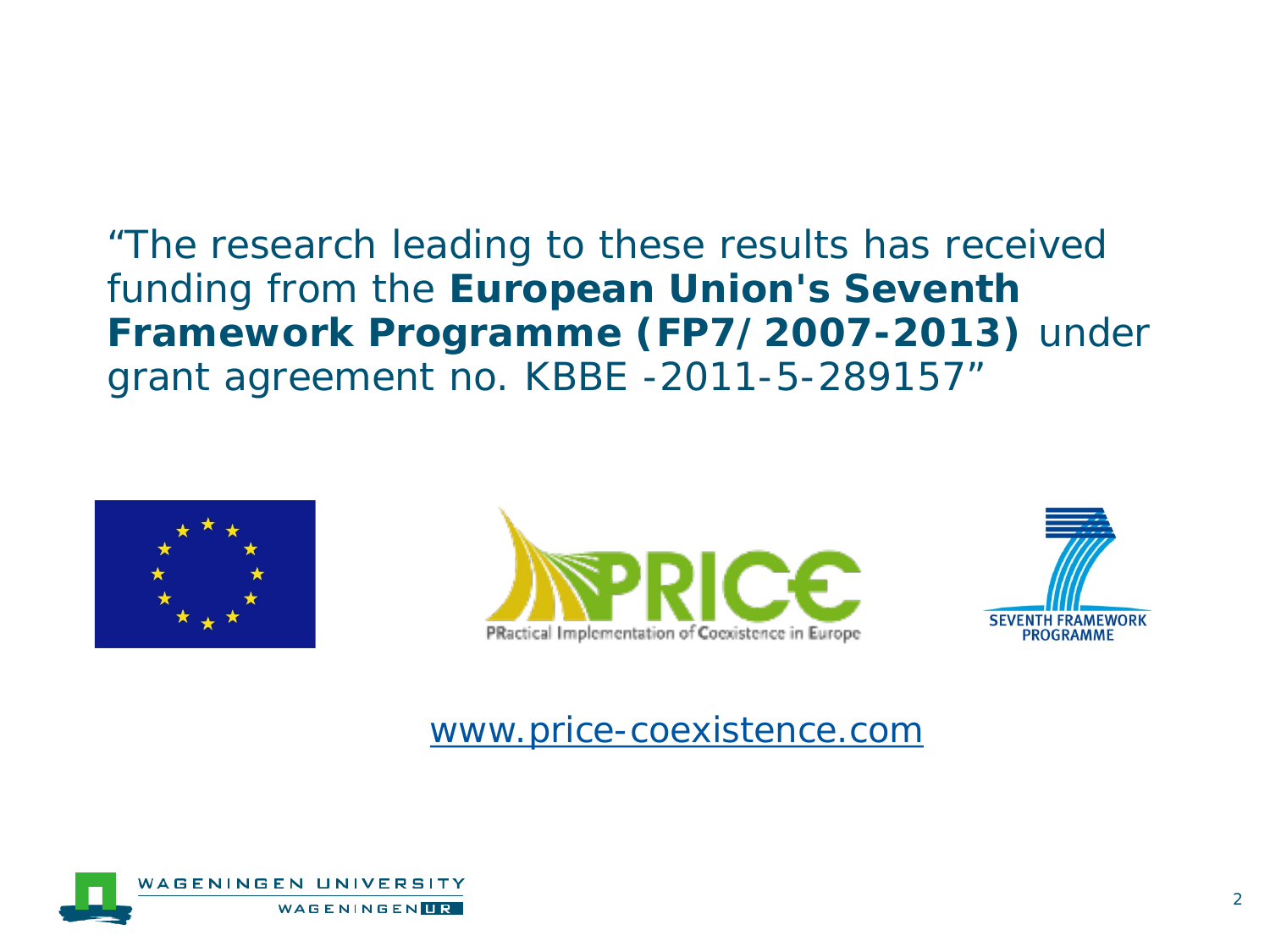# Study and Results

 Survey of 51 dairy companies on GM-free labeling in Germany (Here: Dairy = processor of raw milk into whole milk, yoghurt, cheese, etc.)

- Study of (1) current status, (2) potential benefits, (3) limitations, and (4) risks of GM-free production
- Small dairies (unlike larger ones) mostly switch completely to GM-free
- **Long-term effects (e.g., creation of a positive image) are more** important than short term effects (e.g., higher profit).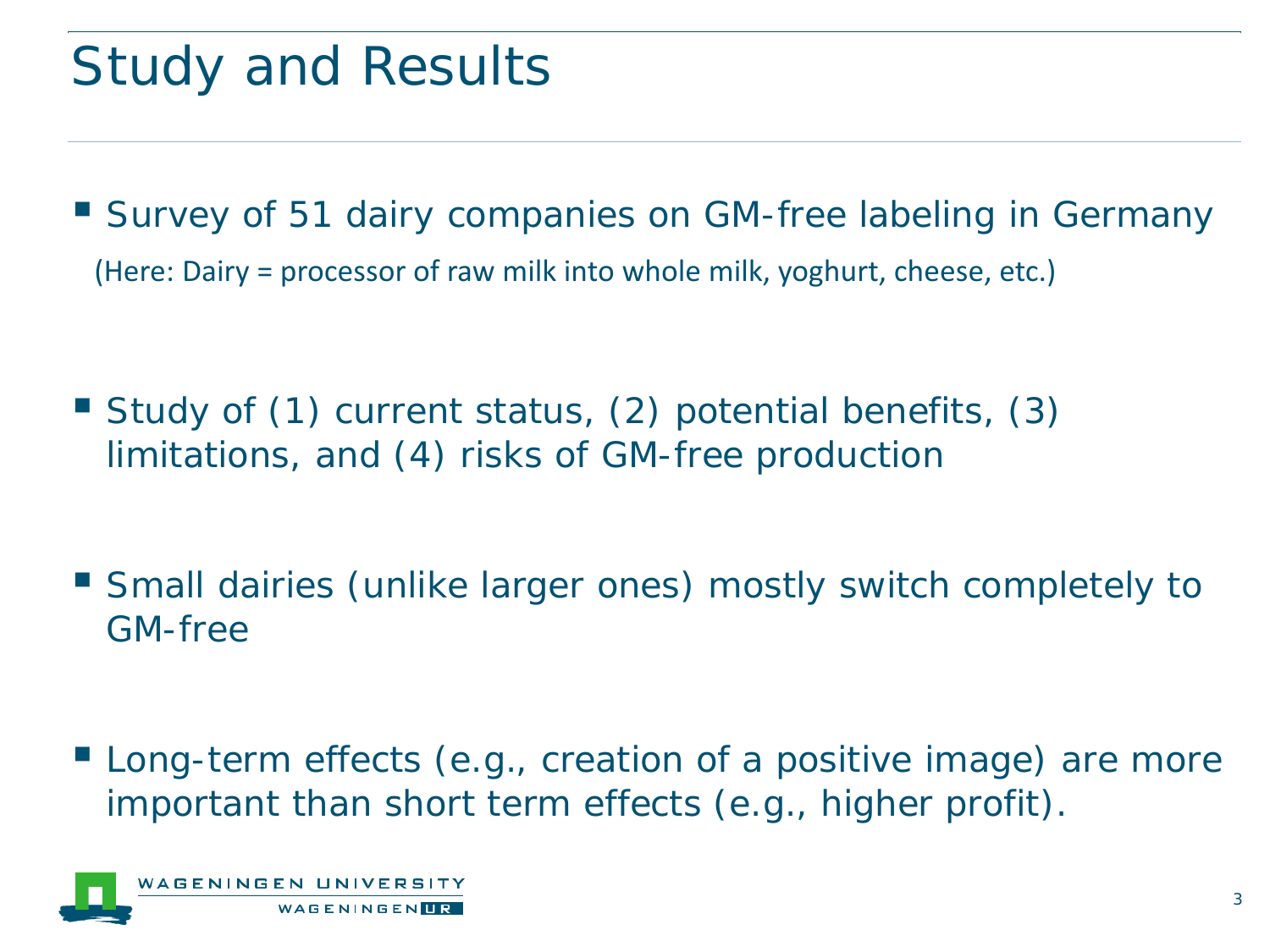

**General overview of GM-free labeling** 

**Survey of dairy companies** 

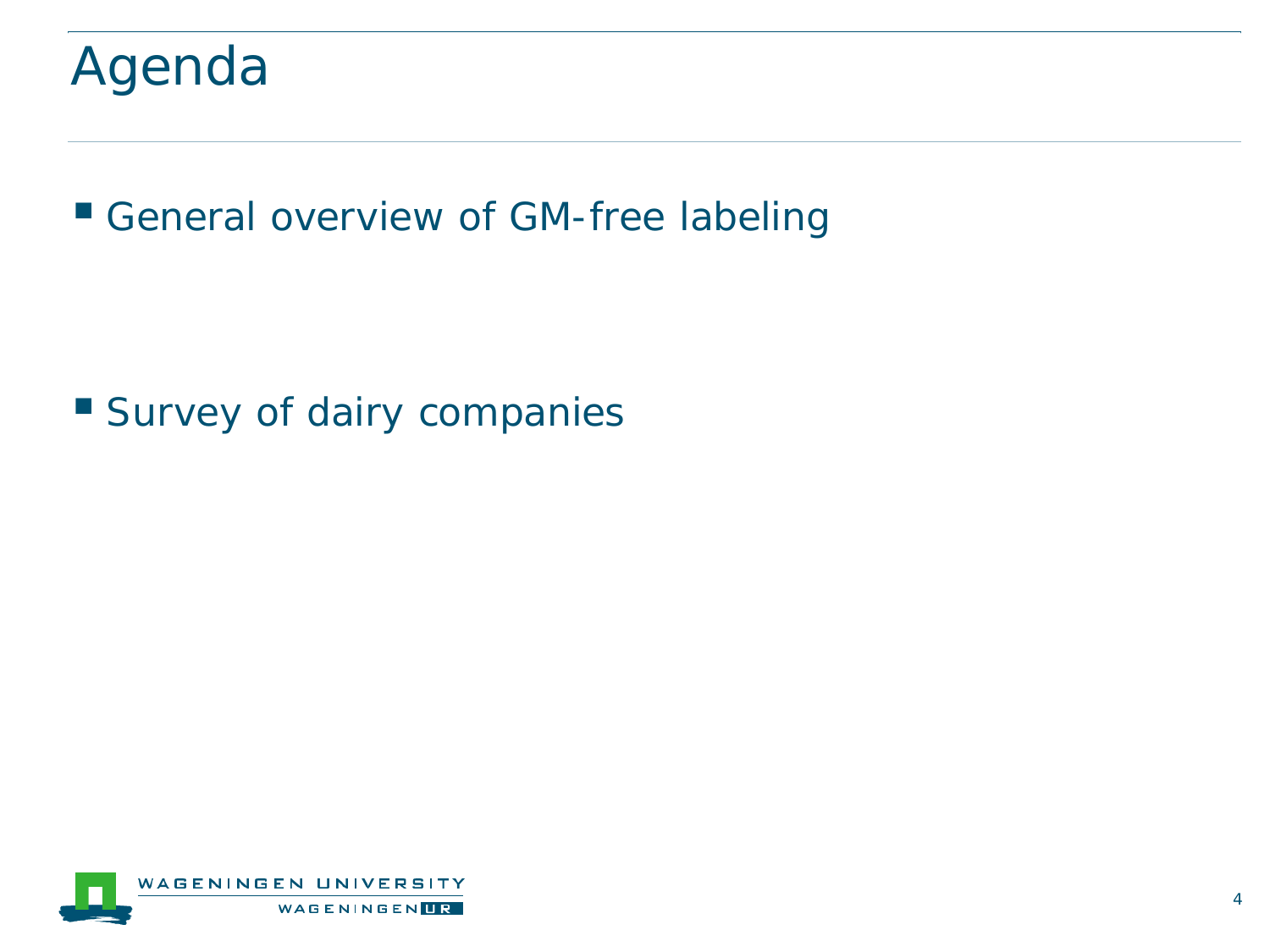### GM in food vs. GM in food process

| <b>Crop farming</b><br>(e.g., maize) | (e.g.,<br>cornflakes) | Food product Animal product<br>(e.g., milk, |
|--------------------------------------|-----------------------|---------------------------------------------|
| <b>GM</b>                            | <b>GM</b>             | Conv.                                       |
| Conv.                                | Conv.                 | <b>GM-free</b>                              |
|                                      |                       |                                             |

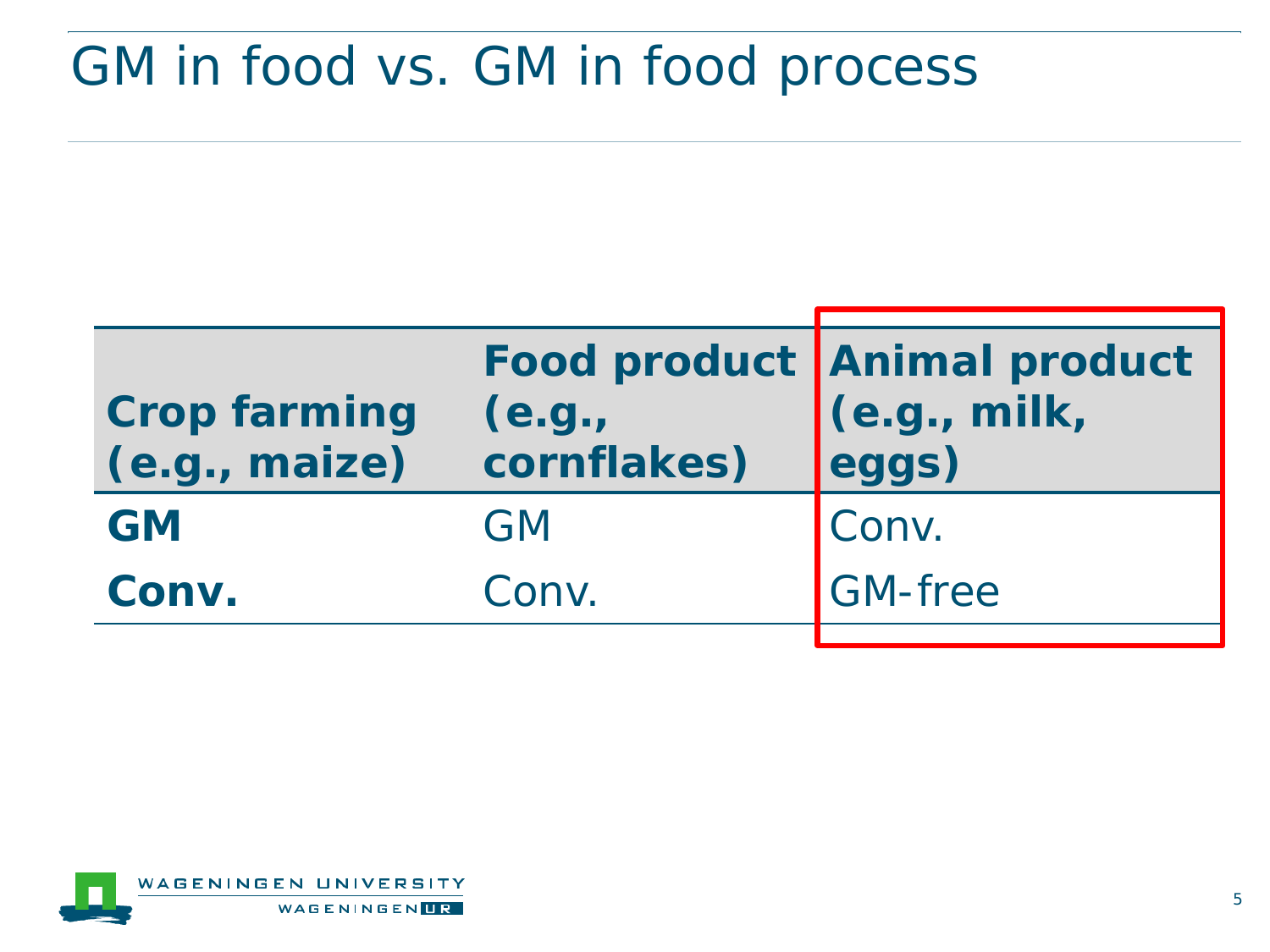## GM-free labeling

IRL/GB Salad dressing. Ingredients: water, vegetable oils<br>Contains geneticly modified soyabeanoil), sugar, vinegar, modified starch, wheat starch salt, mustard (water, mustard seed, vinegar,

- Mandatory "positive" label:
	- 1829/2003: Traceability and labeling of GMOs
	- 1830/2003: GM food and feed
	- Excludes products "processed with GMOs" (e.g., livestock products)

- Voluntary "negative" label:
	- 834/2007: EG-Eco-regulation (organic) excludes GMOs

Ohne Gentechn

● EU Member States can introduce own legal standards or guidelines for "GM-free" products



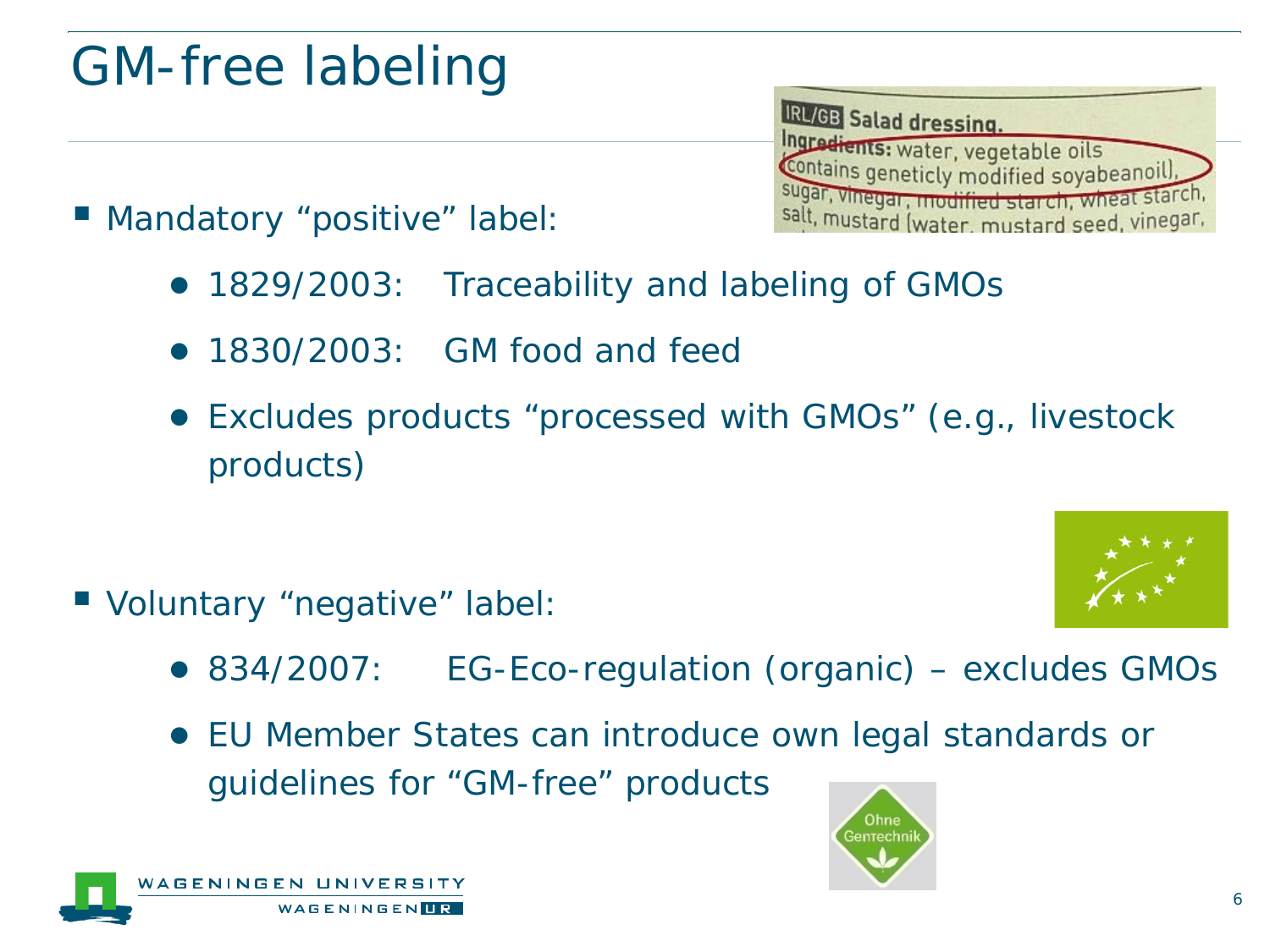## Rigor of GM-free production standard

■ Facilitate GM-free labeling

- Germany, France, Austria, (also developing in Croatia, Greece, and Luxembourg)
- **Allow GM-free labeling under highly restrictive** circumstances
	- The Netherlands, Switzerland, Finland
- **Prohibit GM-free labeling** 
	- Belgium, Sweden

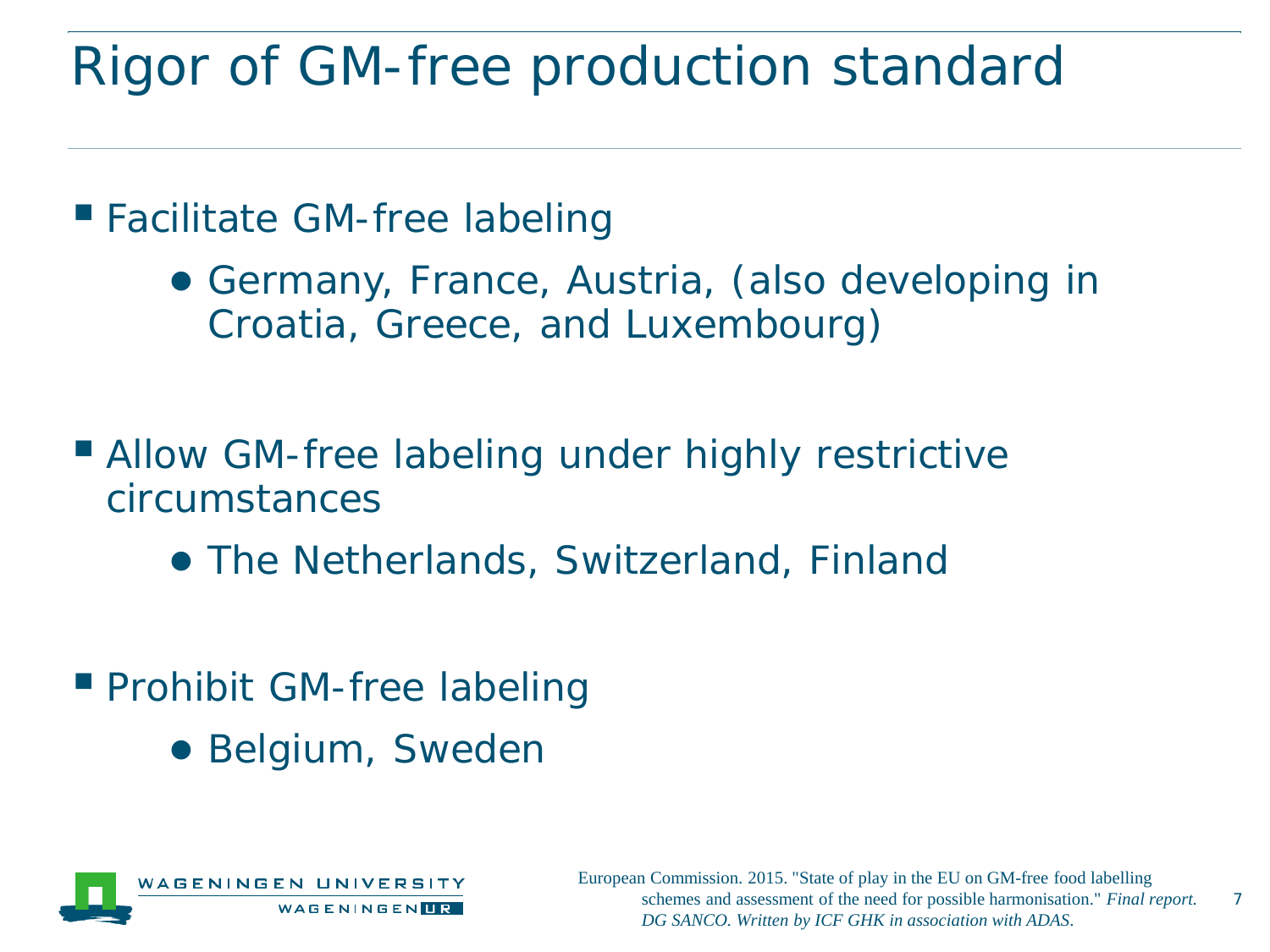## Rational for different rigor

**Ensuring consumer information and choice.** 

**Avoiding consumer confusion or misleading information.** 

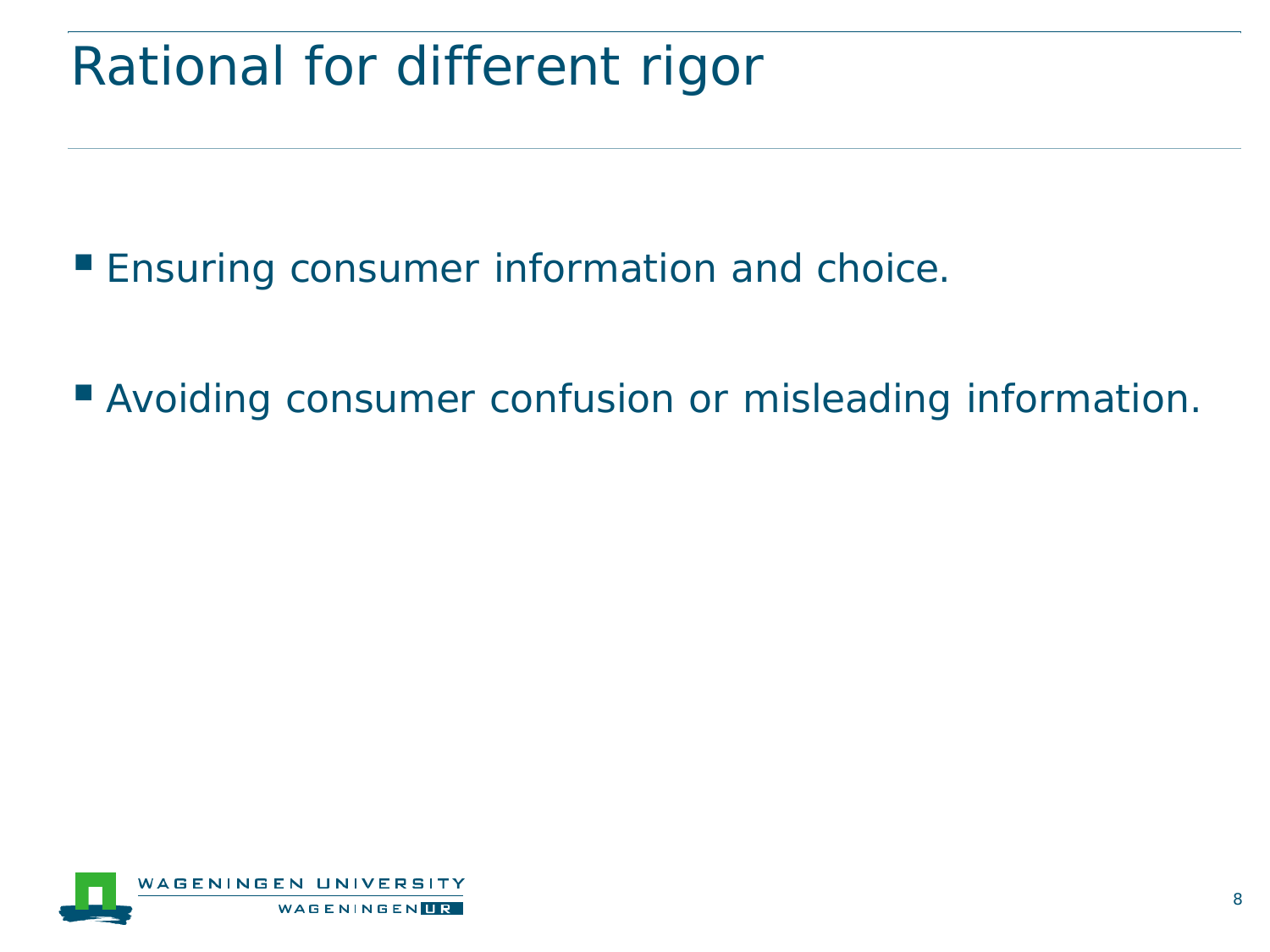# How dairies started GM-free labeling? (1)

#### ■ Austria

- 1998: Implementation of GM-free production in Codex Alimentarius Austriacus Guideline
- 2000s: some small dairies produce GM-free
- 2004: Greenpeace "attacks" NÖM (biggest Austrian dairy). NÖM annouces to go GM-free but won't rise the prices.

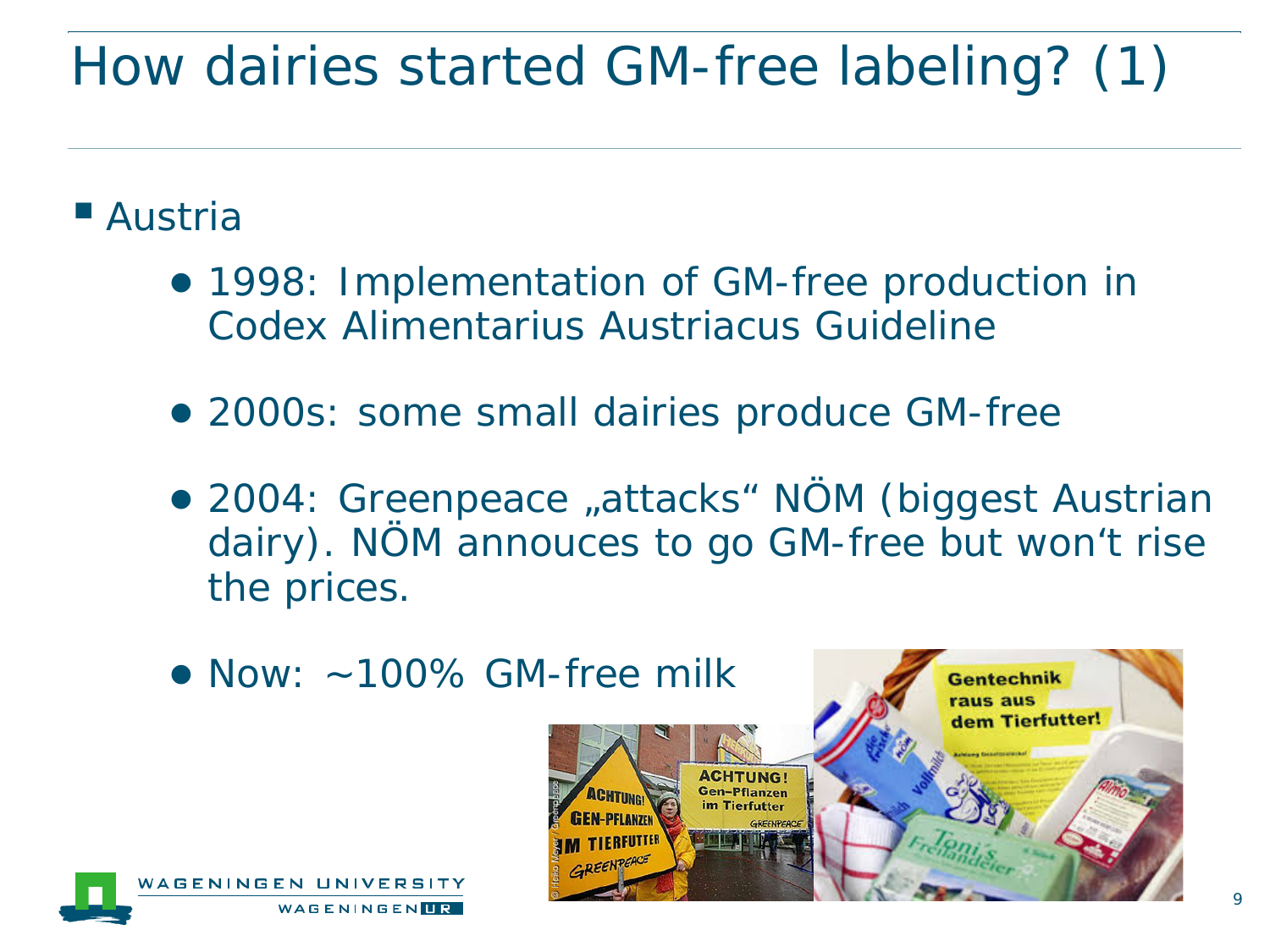# How dairies started GM-free labeling? (2)

#### Germany:

● 2008: Revision of German Genetic engineering Act of 1990. GM-free labeling no longer based on regulation for "novel food products". New regulation is less strict.



- Some small producers use label.
- **Greenpeace attacks large dairy "Landliebe" (1,000** raw milk suppliers). Dairy switches.



● 2009: NGO introduces uniform GM-free label



- ALDI + LIDL produce GM-free without labeling
- $\bullet$  2015: REWE + EDEKA label private brands. ALDI labels, too.

AGENINGEN UNIVERSITY WAGENINGENIR

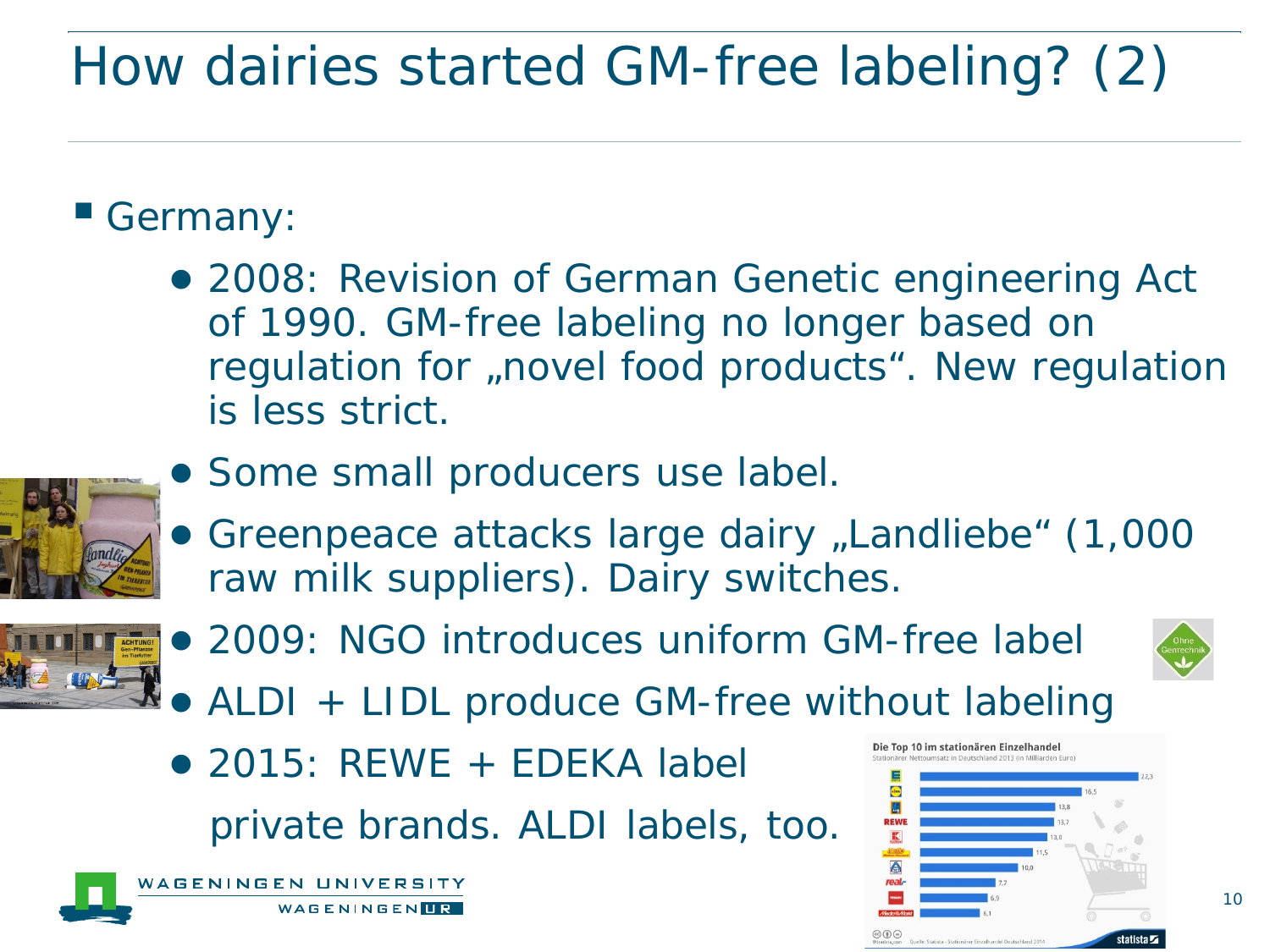# GM-free labeling in Germany

- Some GMOs are allowed in the food process (so far)
	- GM feed outside a certain period (milk: approx. 3 month before milking)
	- Technically unavoidable GM in feed up to 0.9 % (in food 0.1%)
	- GM feed additives (Vitamines, ammino acids, encymes)
	- But: No GM food additives





OR

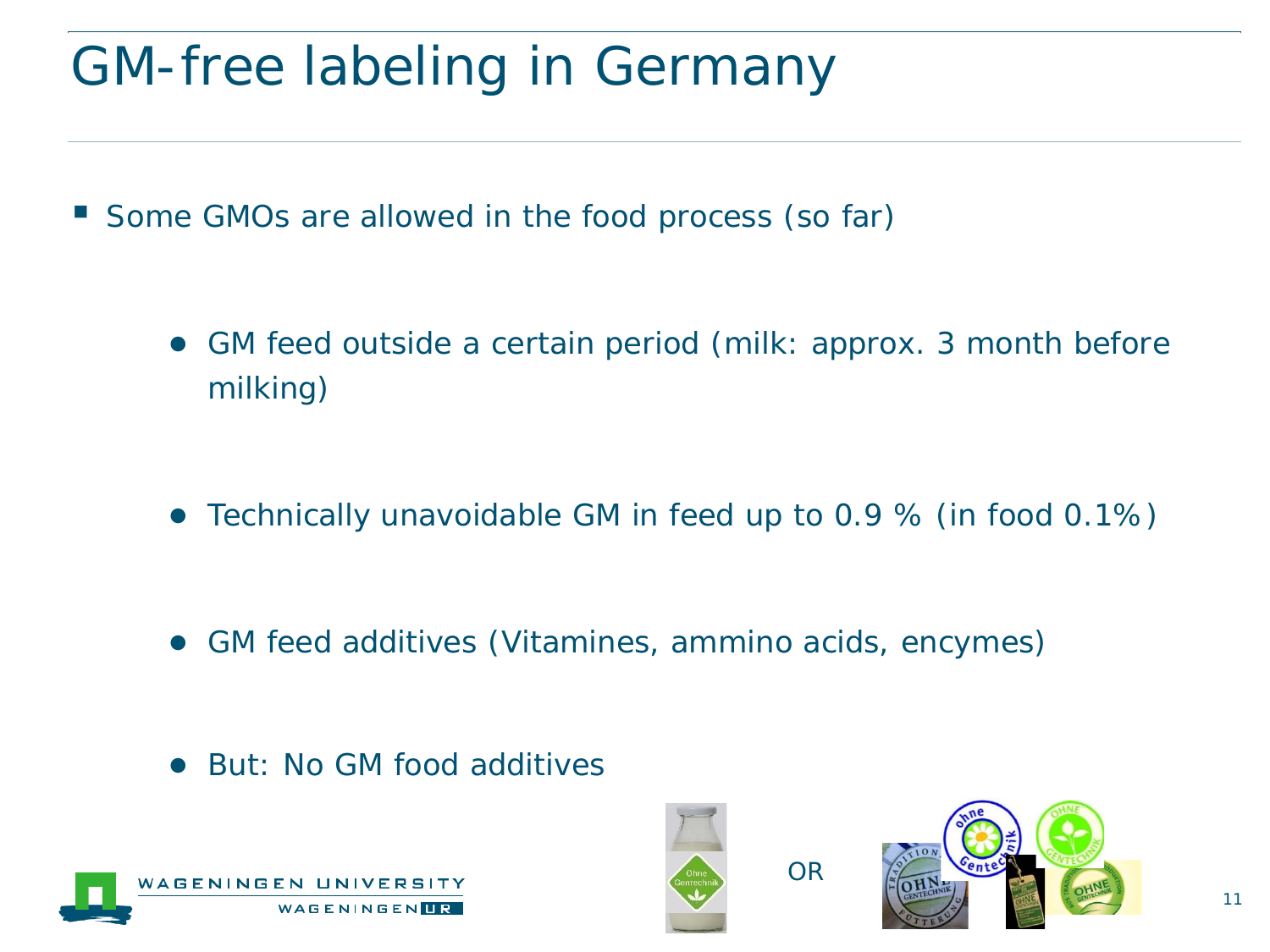### Inputs affected

- GM-free dairy product:
	- Raw milk from cows that ate non-GM feed only
	- Main feed input of concern: Soybean (meal)

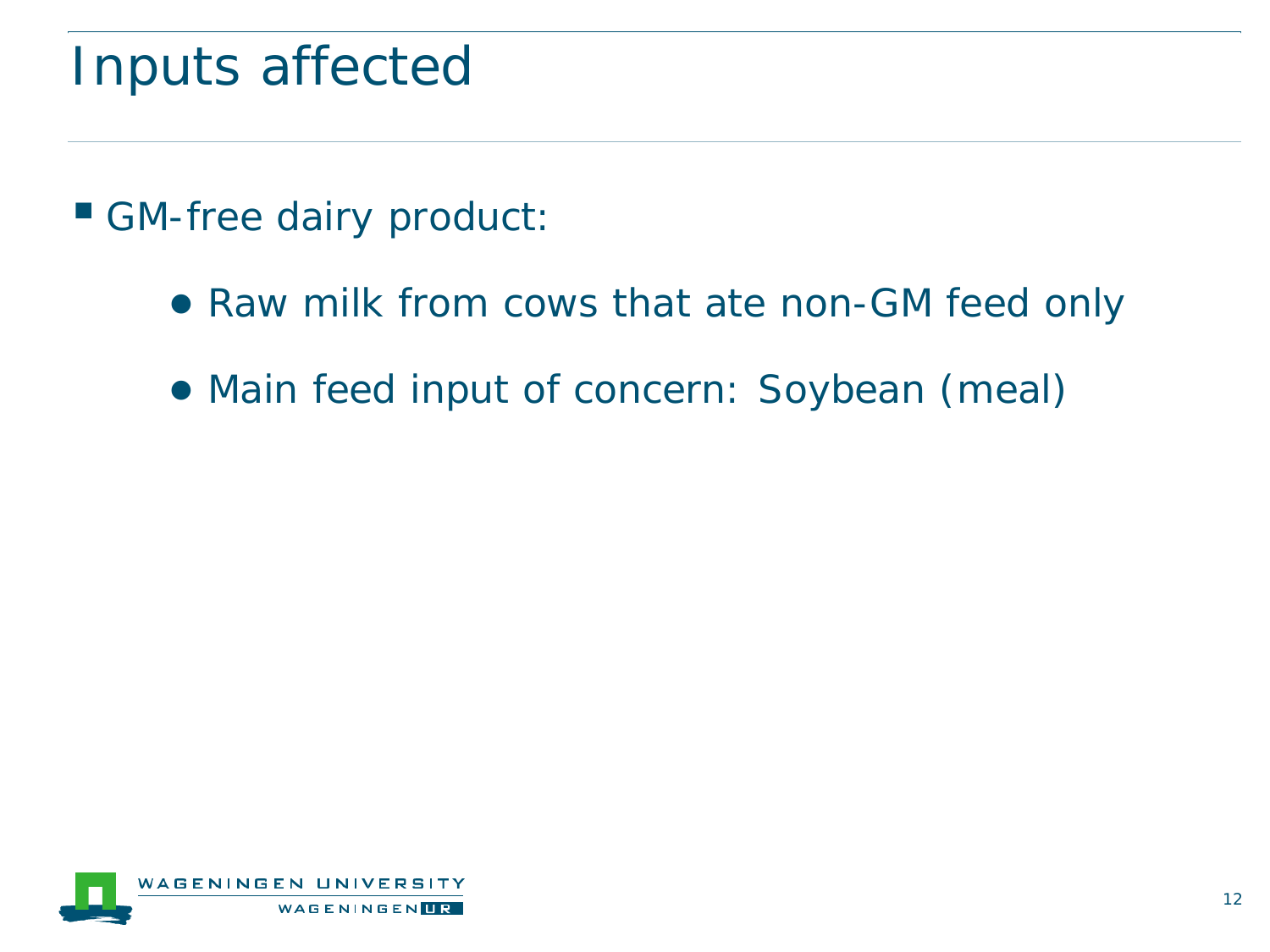## Protein feed import to Germany

- 70-80% imported
- Mainly soybean (meal) from North and South America
- Meal import to Germany: 4.5 mio tonnes per year
	- Pigs 2.5 mil to.
	- Poultry: 1.2 mil to.
	- Cow/Cattle: 0.8 mil to.

#### GM-free mainly from Brazil. Brazil has >92% GM soya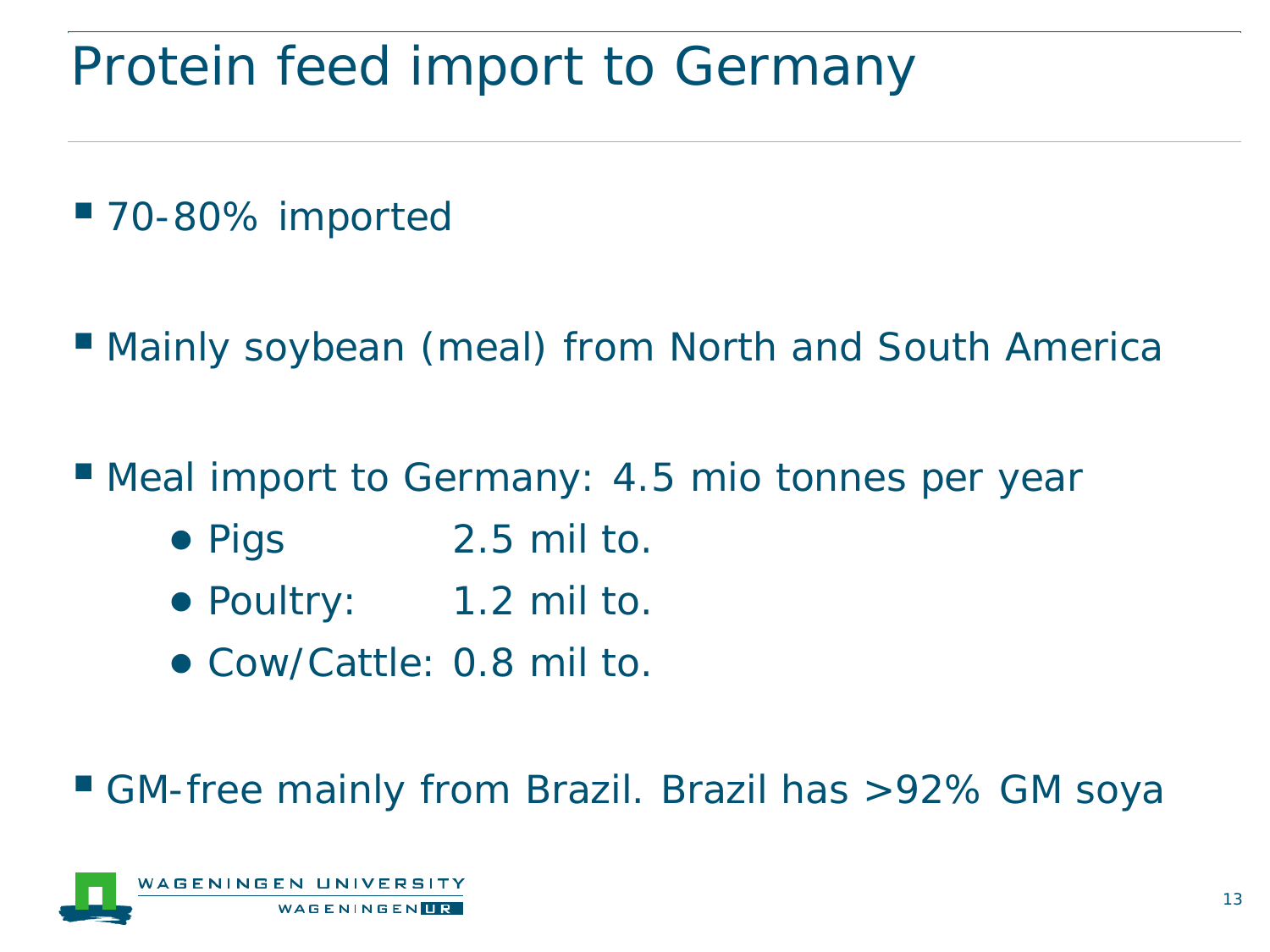## How costly is GM-free for farmers?

 Extra cost per kg milk from substituting GM by non-GM soybean meal (extra cost for non-GM soybean:  $+50\epsilon/t \sim 10\%$  on top of GM soy)

| <b>Basic feed</b>                      | <b>Concentrate</b><br>$\left[\frac{\text{kg}}{\text{a}/\text{cow}}\right]$ | Soybean meal 44<br>$\left[\frac{kg}{a}\right]$ | <b>Additional cost</b><br>non-GM soybean<br>meal $\lceil \Theta a \rceil$ | <b>Additional cost</b><br>per kg milk<br>[ <b>4 Cent</b> ] |
|----------------------------------------|----------------------------------------------------------------------------|------------------------------------------------|---------------------------------------------------------------------------|------------------------------------------------------------|
| 90 % grass silage,<br>10 % hay         | 2,300                                                                      | 350                                            | 17.5                                                                      | 0.25                                                       |
| 50 % corn silage,<br>50 % grass silage | 2.250                                                                      | 911                                            | 46                                                                        | 0.66                                                       |

Source: (Wurm, 2006)

**Further costs:** e. g. Dorfner and Uhl (2012)

- Documentation and control 0.1-0.8
- Investments 0.1-1.2
- Young cattle 0.1-1.4
- Separating feed charges 0-1.2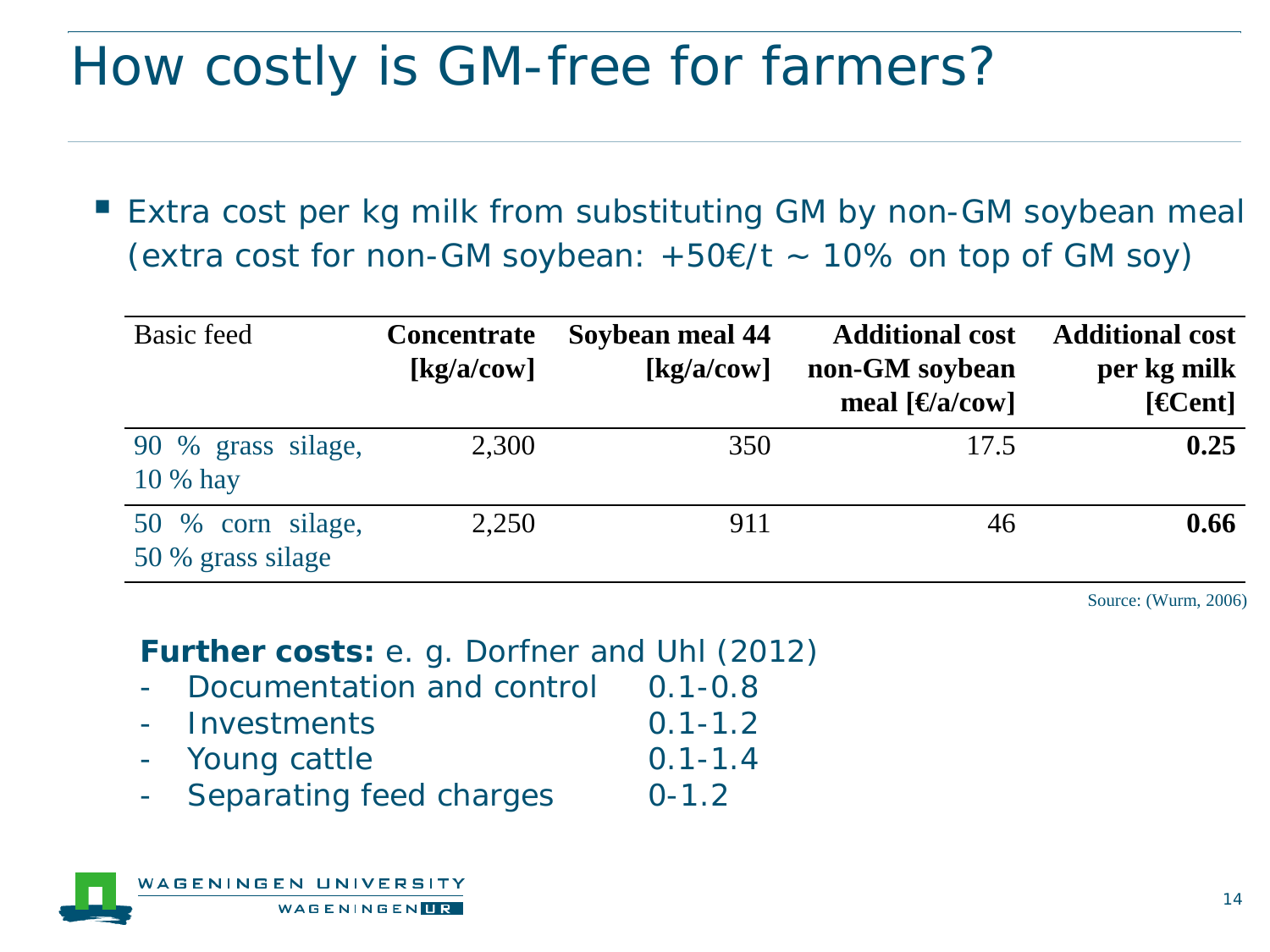### Compensation from dairies to farmers

```
Survey: 0.35 - 10.0 ECent
```
Other sources:  $0.5 - 2.0$  € Cent

(abgespeist.de, 2011; dlz.agrarheute.com, 2011; th-mann.de, 2011 and topagrar.com, 2011)

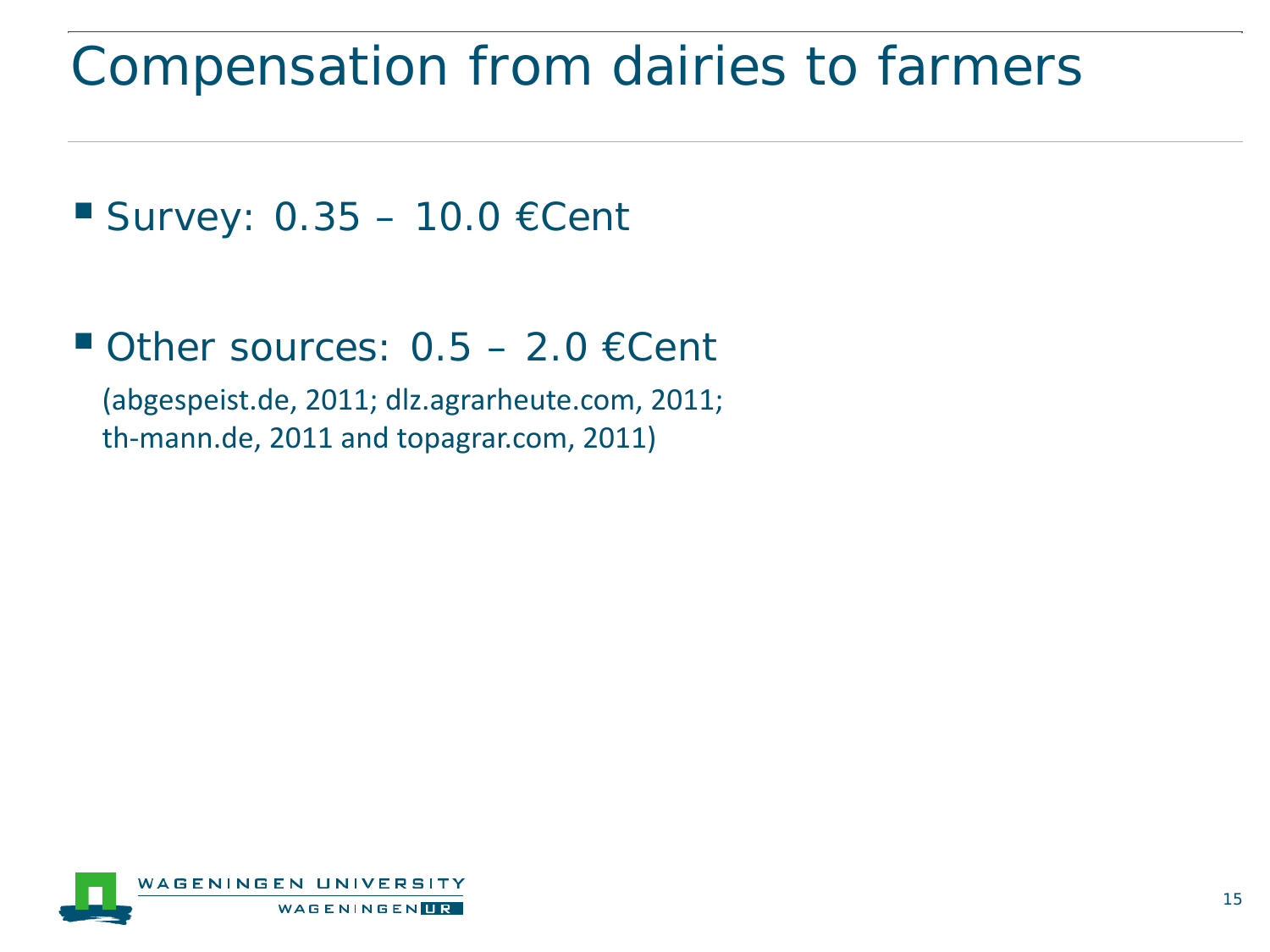# Survey of German dairy companies

#### Sample size: 51

- 12 "Conventional"
- 18 "Organic"
- 21 "GM-free"

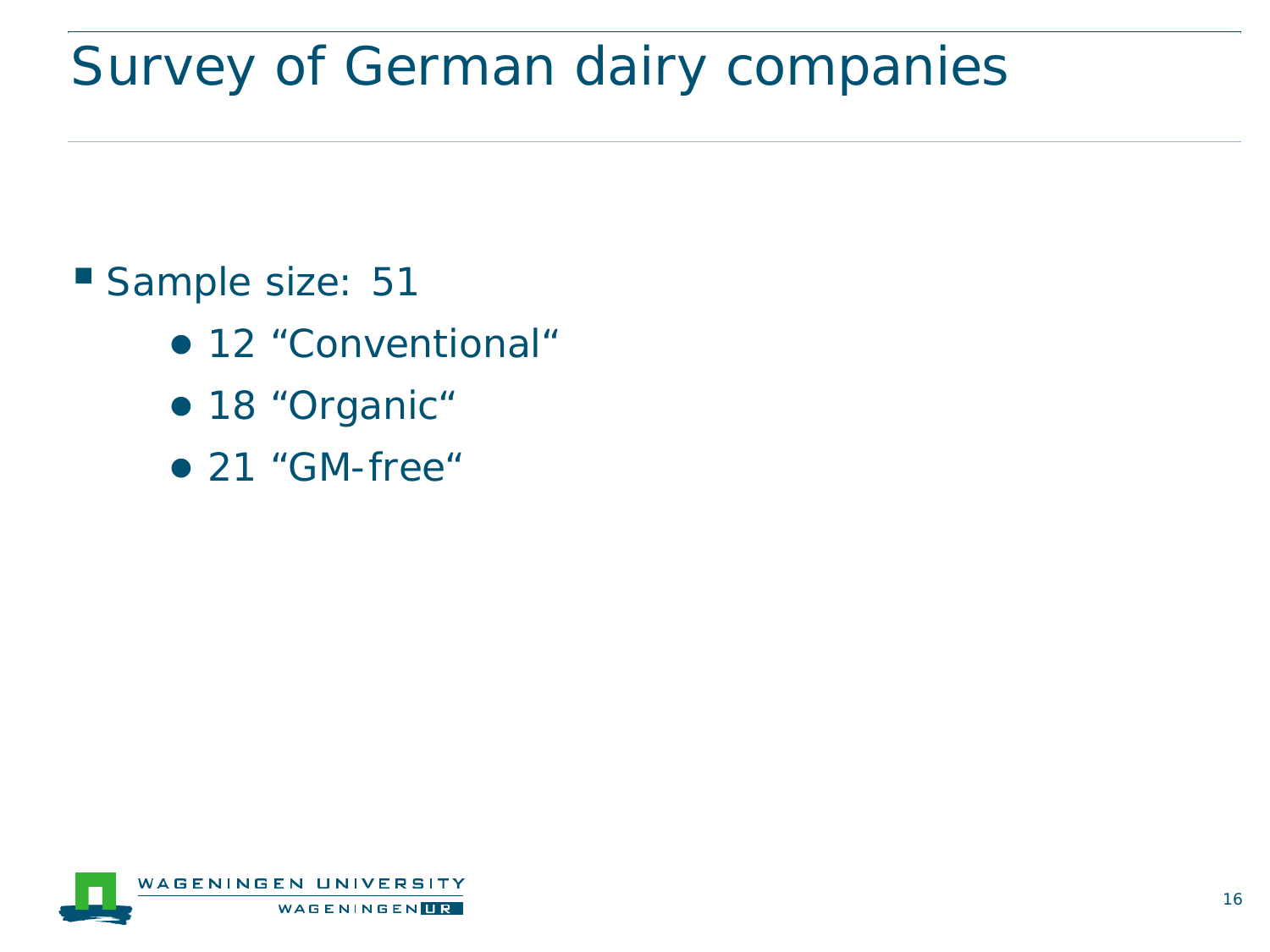## Sample overview

| Variable                                            |                  |
|-----------------------------------------------------|------------------|
| Amount of raw milk in 2013[10 <sup>6</sup> kg/year] |                  |
| - Mean (SD)                                         | 85.35 (212.36)   |
| - Median                                            | 0.60             |
| Revenue in 2013 [Million Euro]                      |                  |
| - Mean (SD)                                         | 338.38 (1870.75) |
| - Median                                            | 1.00             |
| No. of suppliers                                    |                  |
| - Mean (SD)                                         | 222 (685)        |
| - Median                                            |                  |



Map 1: Map of Germany with number of dairy companies in the survey

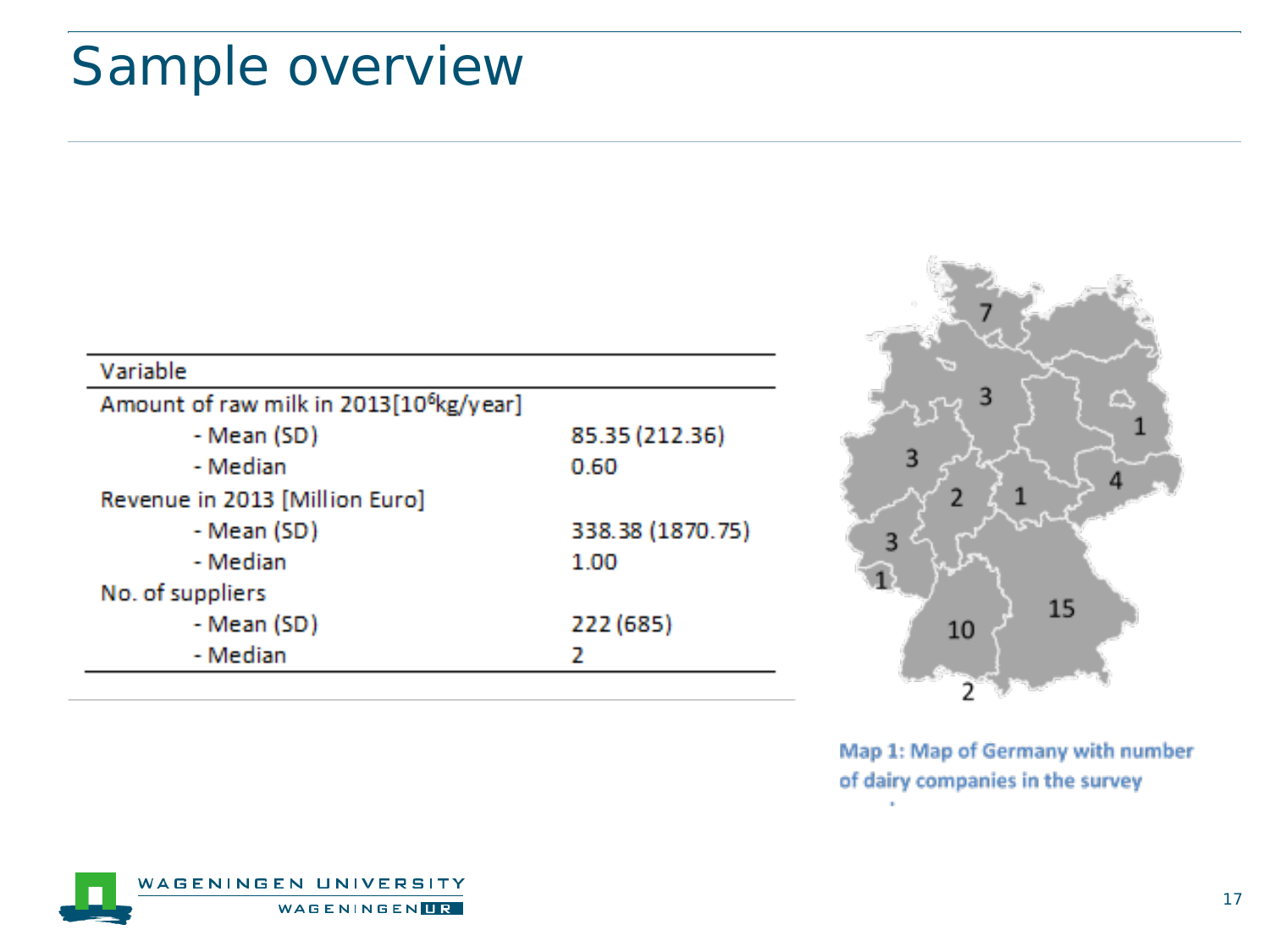## Assessment of market development

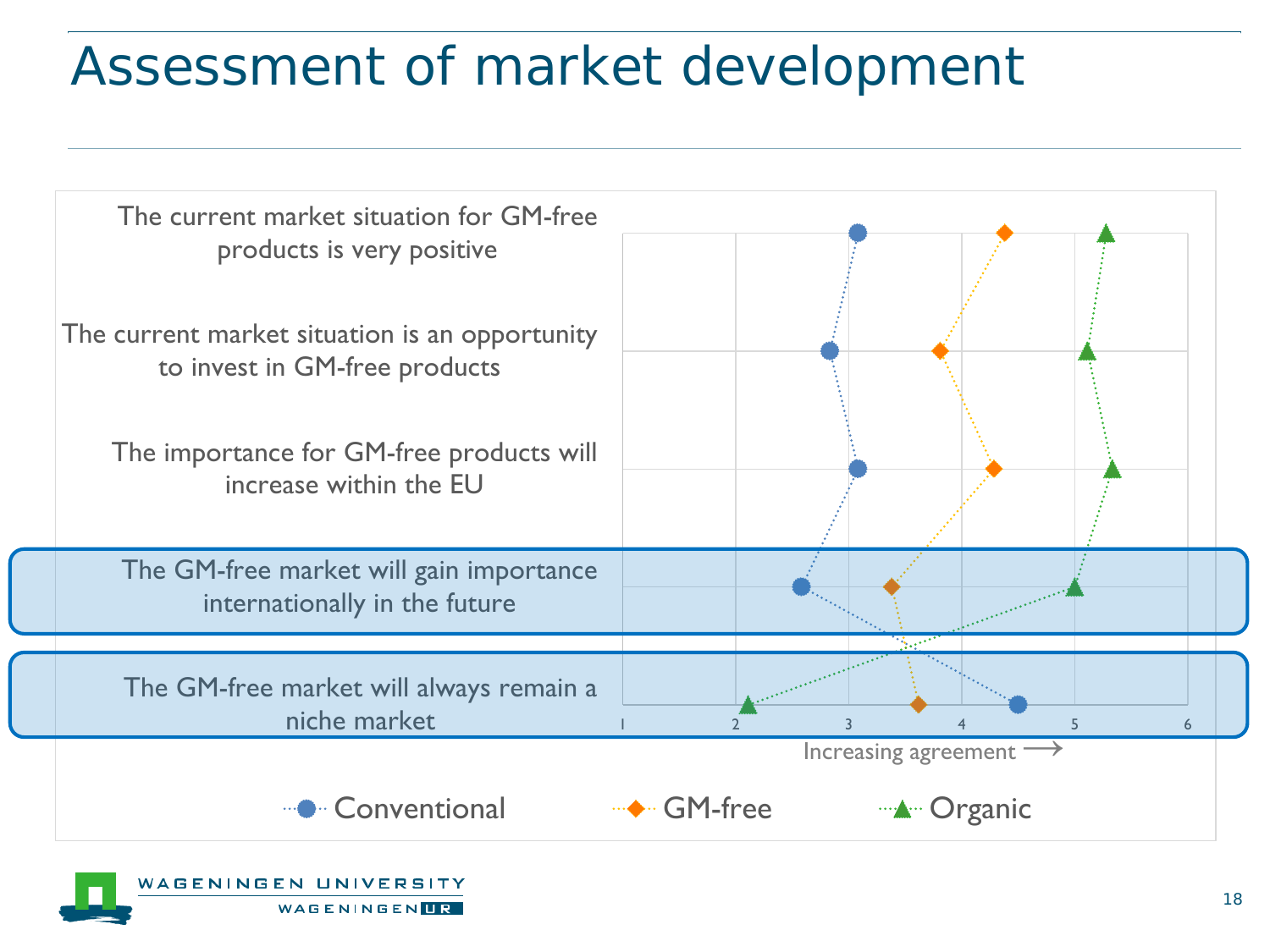### Assessment of benefits

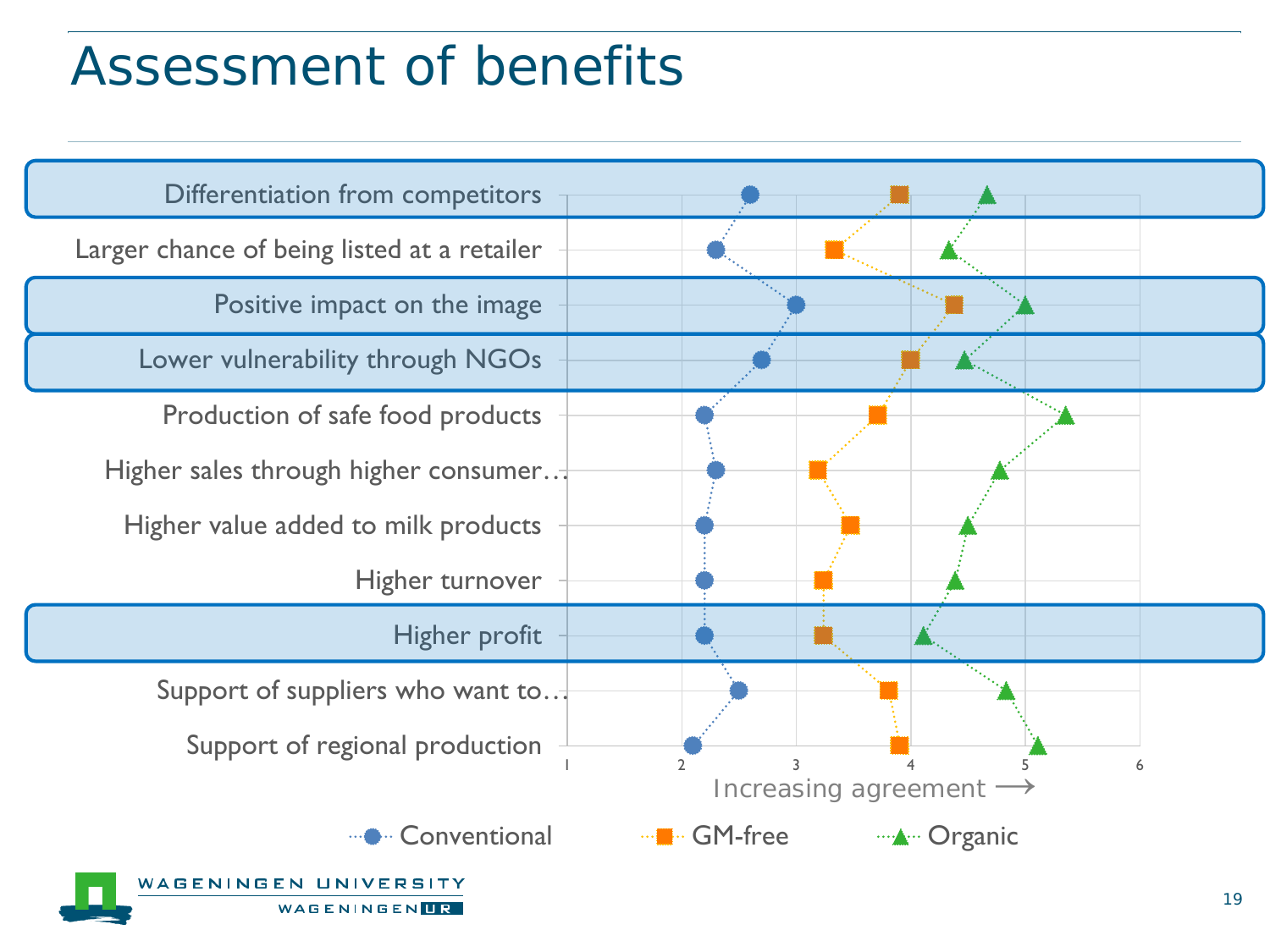## Expected extra cost and benefits

#### **P** per kg raw milk (base unit).

|                        | Extra variable costs | <b>Marginal WTP</b> |
|------------------------|----------------------|---------------------|
| Conventional dairies   | 1.6(1.9)             | 6.1(8.1)            |
| <b>GM-free dairies</b> | 2.7(2.4)             | 14.0(17.7)          |

#### **BUT**

- Variable cost only one part  $=$  Ex-ante regulation cost
- + Switching cost
- Other costs (benefits): Ex-post liability and reputation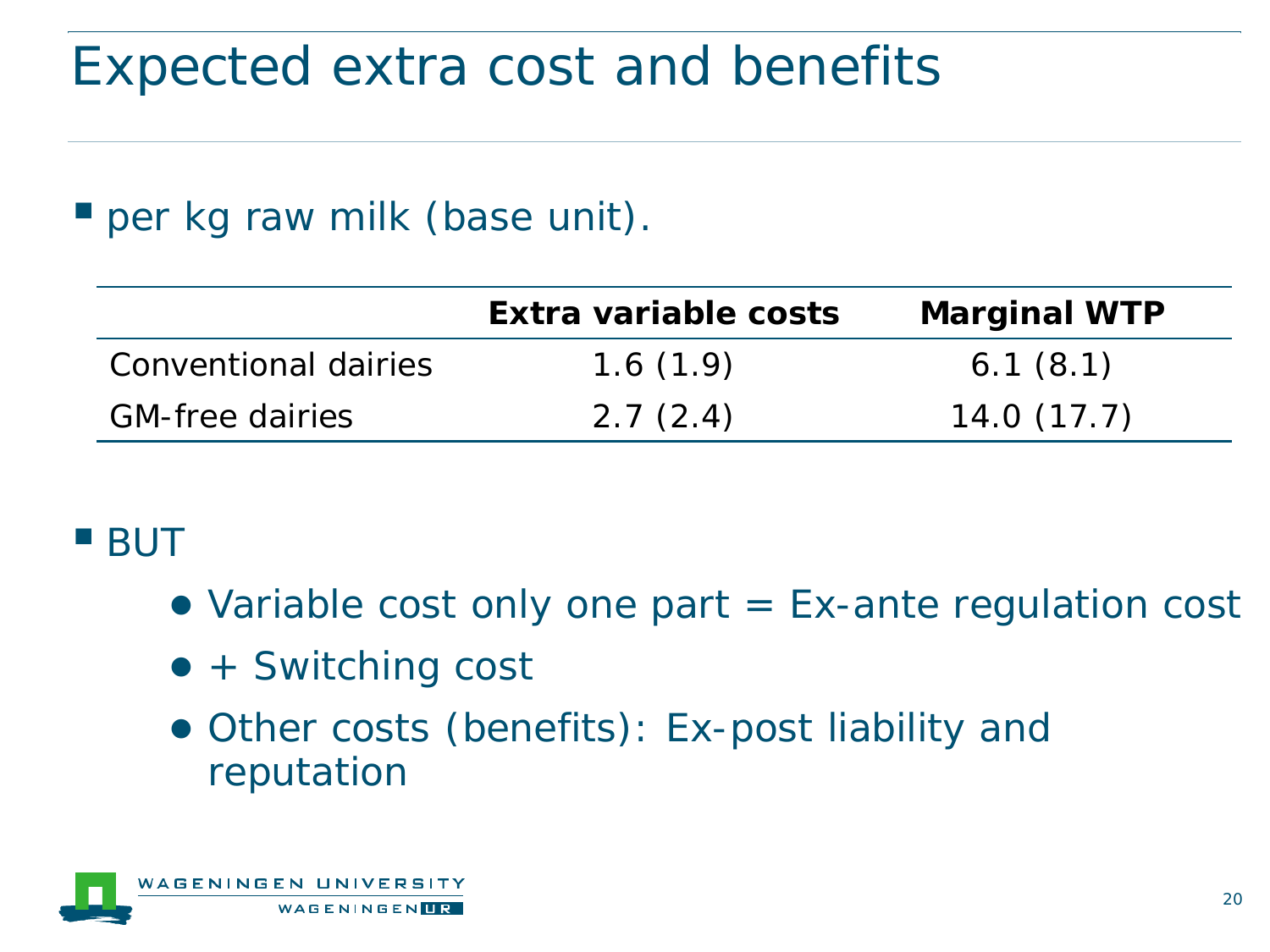### Other motives

■ 4 GM-free dairies: retailer demands GM-free (2014)

Other dairies: Retailers annouced to demand GM-free

Also several organic dairies label their producs as GM-free

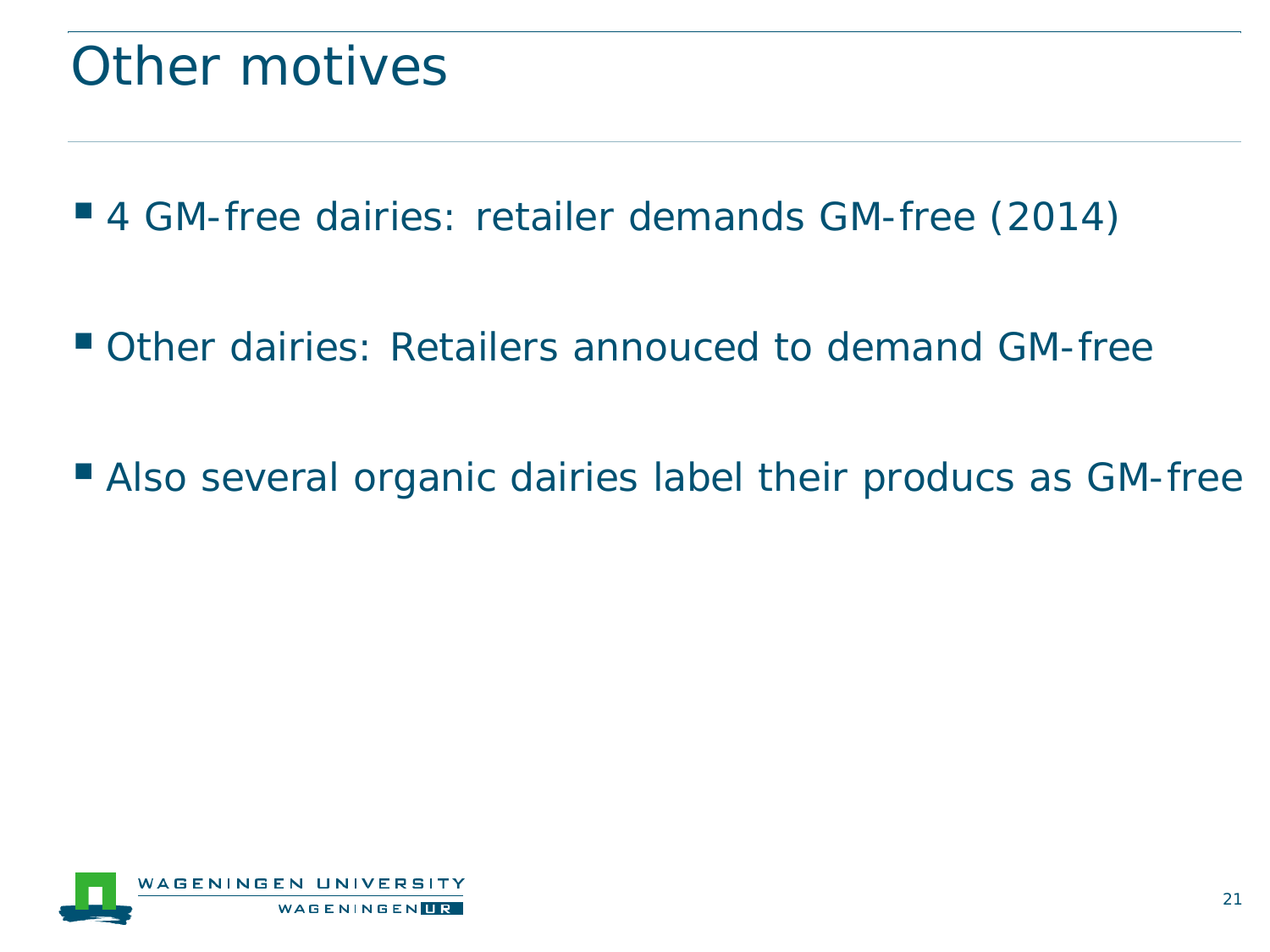# Limitations to switch



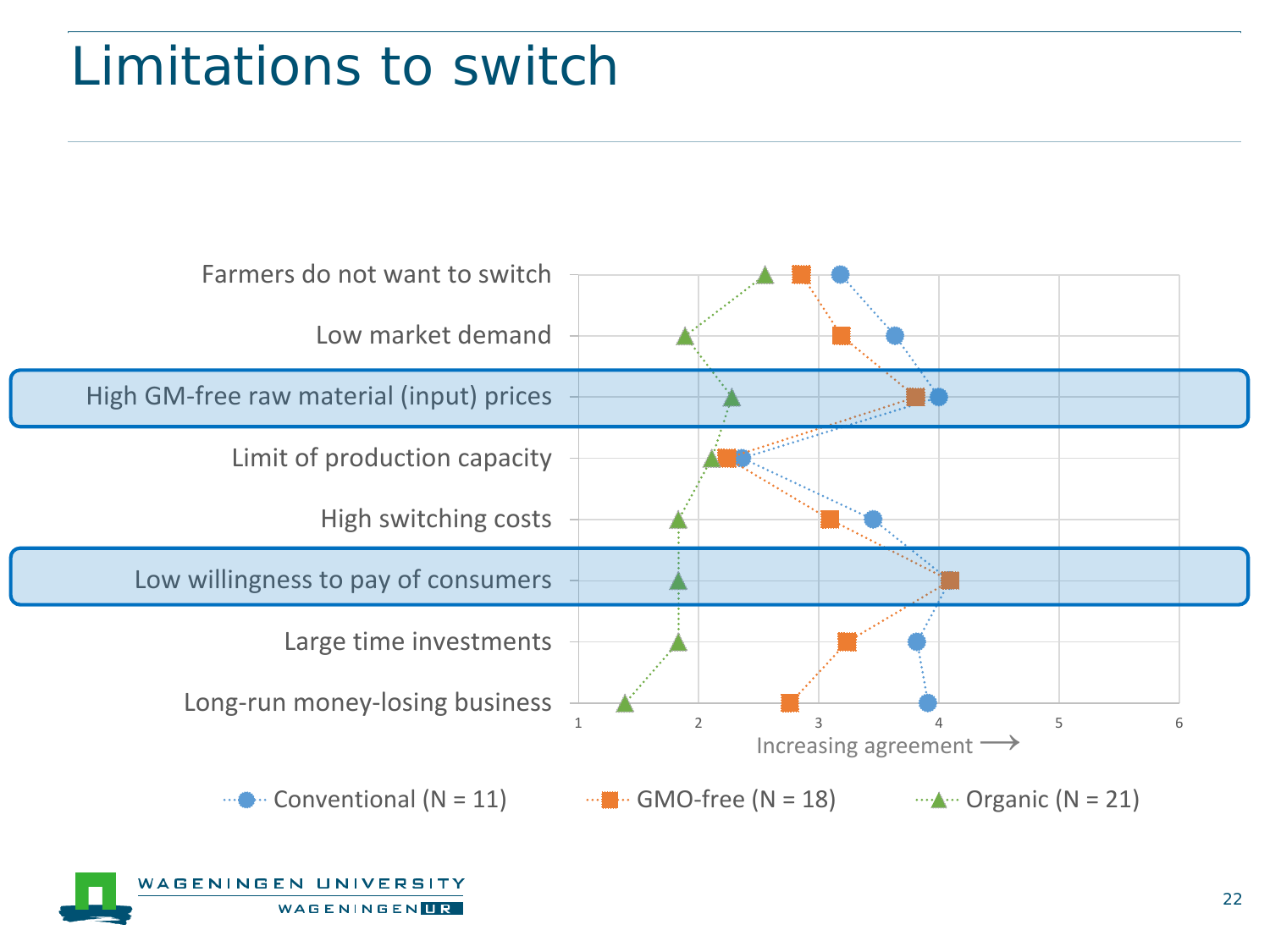#### Assessment of risks



23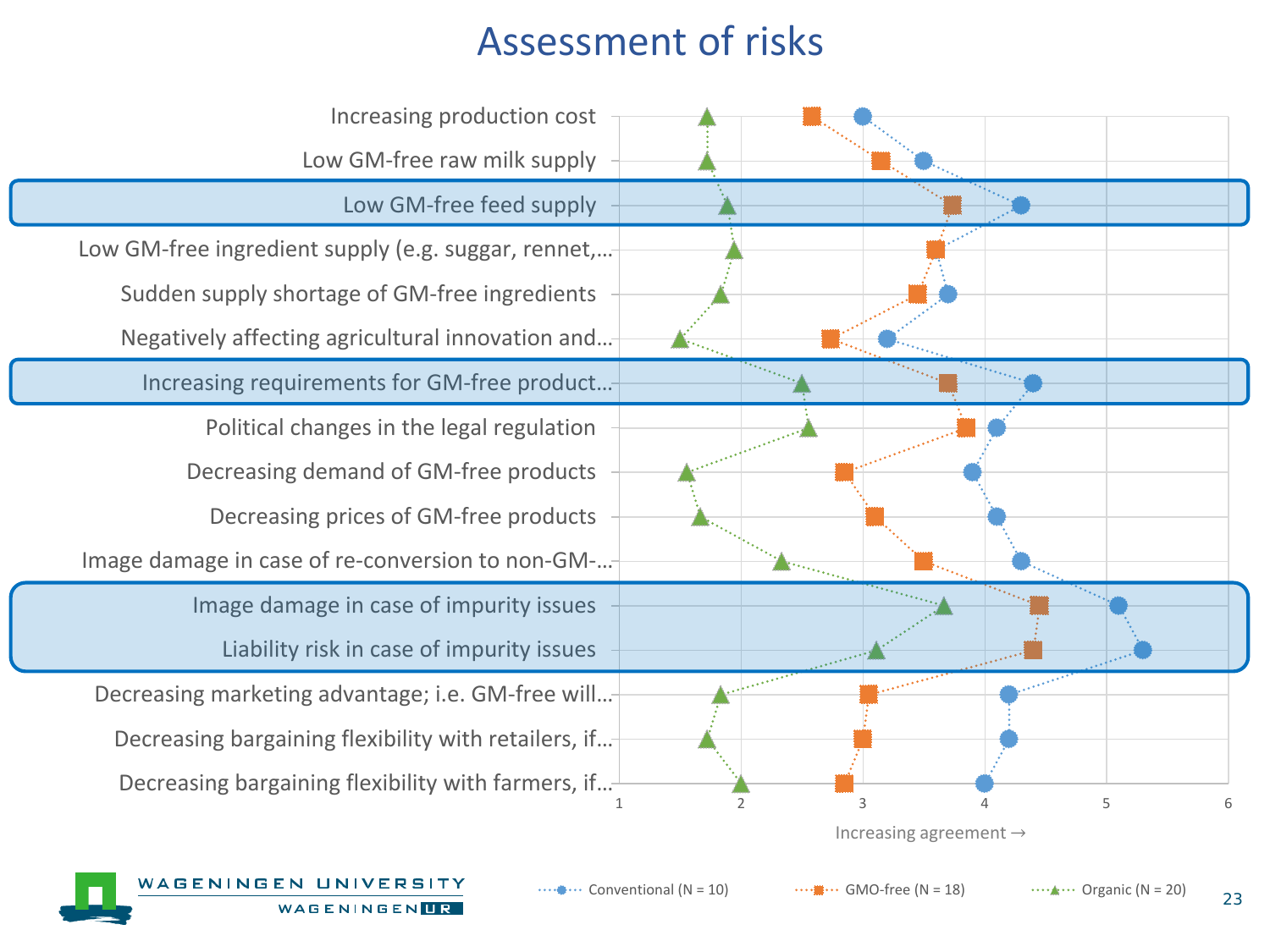### Industries take own initiatives

Initiatives against high risks of feed imports

■ 2013: Representatives of industries and food retailing from five European countries released the "Brussels Soy Declaration" to support a non-GM soybean production system (ProTerra Foundation, 2013).

■ Danube Soy Declaration

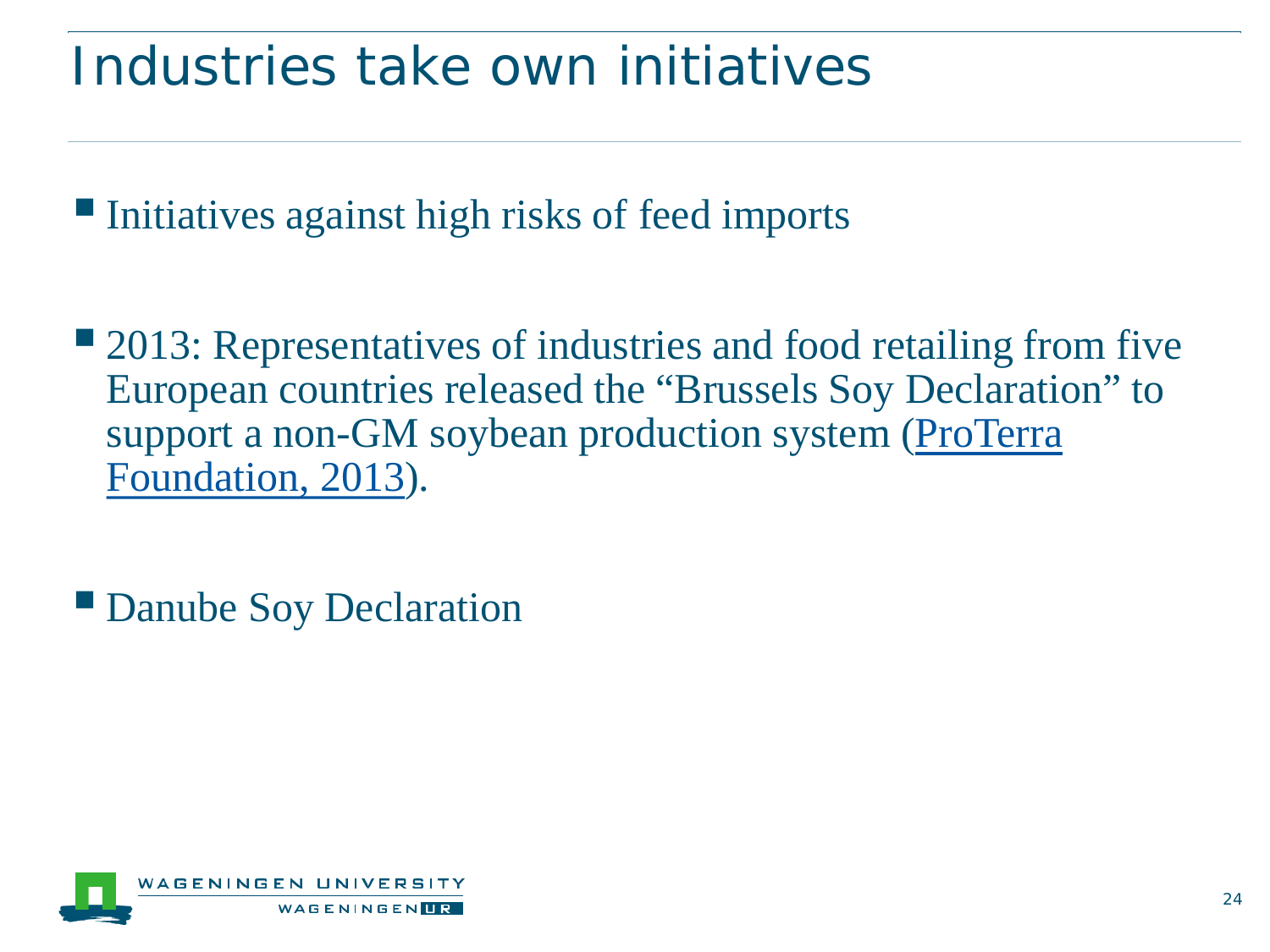## Conclusions

- GM-free may increase either consumer information or consumer confusion
- Survey indicates: Long term effects at least as important as short term profits
- NGO pressure important role for switching
- **Future of GM-free depends on political decisions:** 
	- Support of protein feed production
	- Harmonization of GM-free labeling in Europe